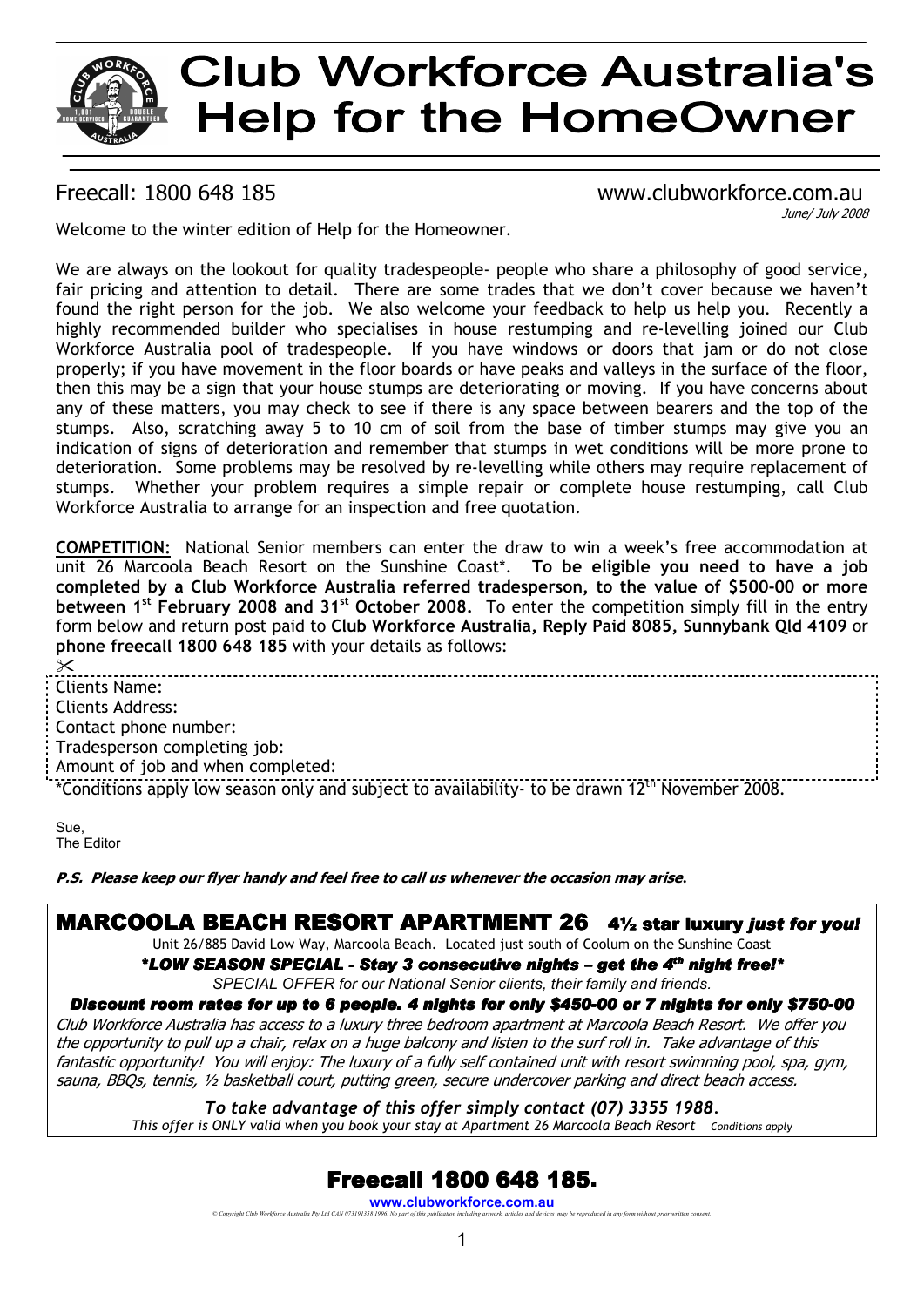# **HOUSE PAINTING & DECORATING**

Choosing paint colour can be as fun and as easy as surrounding yourself with what makes you happy. When you are thinking about painting, consider the space, the purpose of the room and the impact that your colour selection will have on that space. Dark, rich and vibrant colours may prove to be tiring in rooms you spend a lot of time in – kitchen, family room etc. A palatable, easy-to-live with neutral shade is a great choice for lived in areas. Dining rooms, hallways and studies however, are spaces where deep and vibrant colours can work, and work well! Bathrooms are also spaces where you can 'let loose' with colour. Feature walls are a fantastic way to liven up a room. With so many treatments (suede, metallic, wash, sponge etc) available, it can be hard to choose what is right for you.

Rather than guessing what the best effect will be, we can arrange for you:

- 1. Up to 3 free independent quotes with just one call. These painters do not know each other so you will benefit from truly independent and highly competitive pricing.
- 2. You will be sent pre-screened painters.
- 3. To maintain our high quality we have acted on customer feedback to ensure you receive the best painters.
- 4. All painters quoting are insured and BSA licensed. They take pride in their work and offer you work references and a written guarantee.
- 5. These painters do not subcontract and you will appreciate their personalised work, reliability and service.

Contacting Club Workforce Australia for an obligation free quotation will save you time, effort and money.

#### **FREECALL 1800 648 185**

## **KITCHENS: NEW & RENOVATIONS**

The kitchen is the most utilized area of the house. It needs to be user-friendly and functional.

At Club Workforce Australia we have registered tradespeople who specialise in the supply and installation of new kitchens and renovation of existing kitchens. Obligation free quotes provided by our tradespeople, together with advice on designing a plan, colour scheme, manufacturing, installation of new kitchens, help you to achieve a friendly and functional kitchen. If required we can also arrange the associated tradespeople such as plumber, electrician, tiler and plaster.

Most people have a budget and we can tailor the work to meet your needs. Whilst most kitchen manufacturers only sell new kitchens – we can help you with a new benchtop, cupboard doors and even minor kitchen adjustments for your brand new appliance.

Call **Club Workforce Australia** for an obligation free quote and advice. **FREECALL 1800 648 185** 

# **HOME SECURITY**

Club Workforce Australia offers a wide range of security solutions for your home. Our experienced tradespeople can supply and fit security screens and grilles for all windows and doors. Windows fittings can be secured using the latest tamper proof security screws and doors fitted with triple locks, with 3 hinges for swinging doors and interlocking mouldings for sliding doors. Security doors can be keyed alike and cylinders on existing doors can be changed so that you may have a one key entry to your home. Our tradespeople can also repair or replace flyscreens, mesh, rollers, handles and locks*.* 

#### **Security Alarms**

We can cover all security needs to meet your home insurance company requirements, including supply and installation of security alarm systems. The service is flexible and can be tailored to suit your requirements, including fully monitored alarms, medical alarms, smoke and fire alarms, hold up or home invasion alarms, panic buttons, local patrols and holiday monitoring.

Call Club Workforce Australia for a free quotation. **FREECALL 1800 648 185**